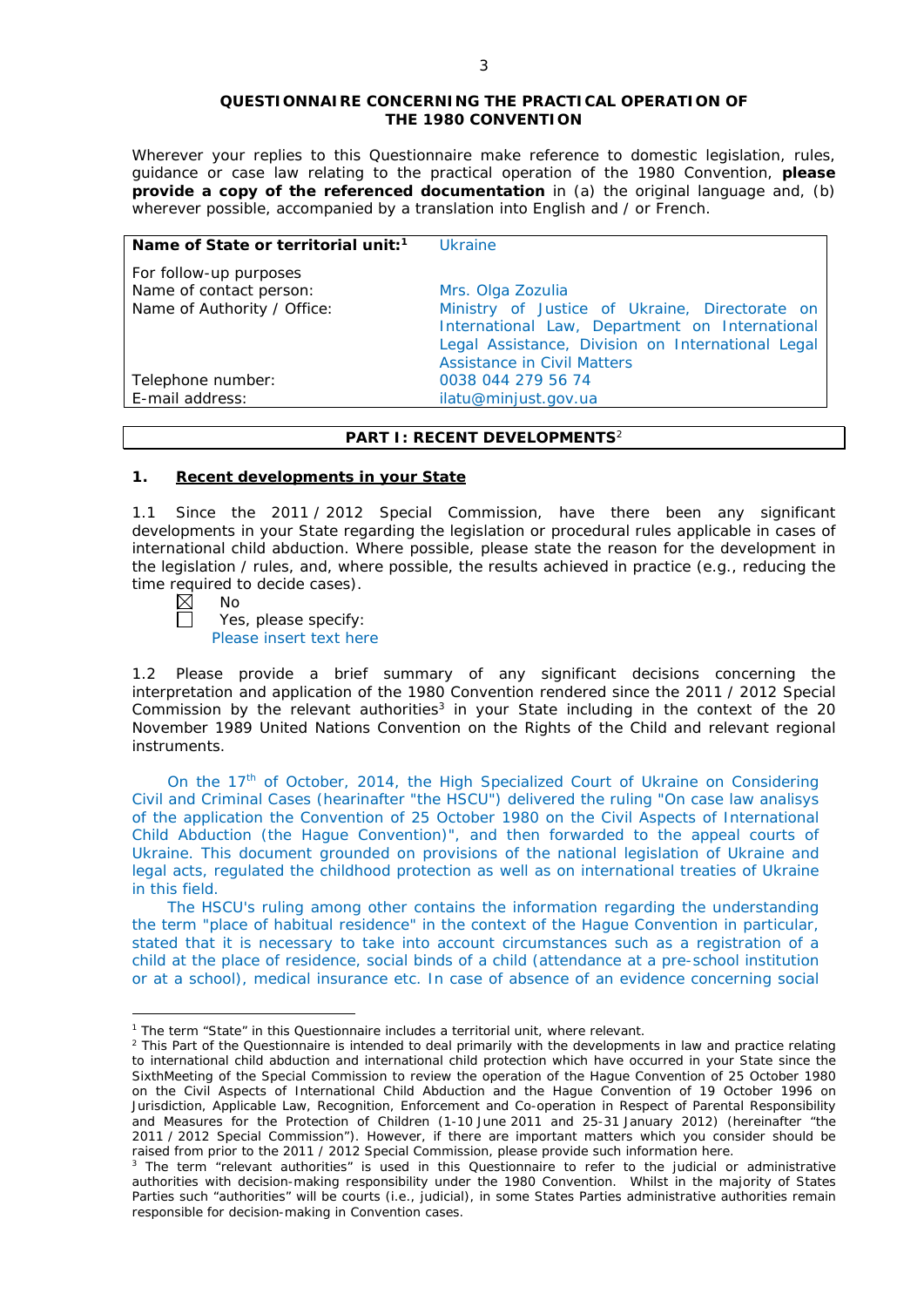adaptation of a child before the child's removal from a State of his/her place of habitual residence it is necessary to take into account circumstances, which preceded the removal of a child, including parents' intentions and plans concerning the place of habitual residence and measures taken immediately before the removal of a child to Ukraine (decision of Pecherskyi District Court of the city of Kyiv of 05.06.2013 in the case Nº 2-4237/12).

The HSCU also mentioned in its ruling that for the purposes of the Hague Convention, a parent (or any other person, who has a right of custody of a child) has no right to decide unilaterally to change a place of residence of a child or to remove a child indefinitely to another place, including removal of a child to another State or not to return a child to the State of a place of his/her habitual residence.

Also, it was stated that the provisions of the Hague Convention are not applicable to the cases, where a child is removed or retained by a person, who has no rights of custody of a child. These cases will constitute a criminal offence (however, please, note that in accordance with the comment to Article 146 of the Criminal Code of Ukraine cases of abduction of a child by a parent, adoptive parents (including those, who are deprived of parental rights) or by other persons, to whom the child is handed over for upbringing under the procedure, prescribed by the law, as well as the abduction of a child by his/her close relatives (mother, adoptive parents, guardians, brother, sister, grandfather, grandmother) do not constitute a crime).

Moreover, the HSCU described particuliarities of considering cases under the Child Abduction Convention, including terms of consideration, documents to be provided to a court, evaluation of evidence, who is obliged to provide the court with an evidence, jurisdiction of Ukrainian courts to consider such cases, grounds, under which Ukrainian courts may reject a claim on return of the minor, foreseen by Article 12, 13 and 20 of the 1980 Hague Child Abduction Convention, etc.

On the 1<sup>st</sup> of January, 2017, the HSCU issued further conclusions "Case law analisys of the application of the Convention on the Civil Aspects of International Child Abduction of 25 October 1980".

This document was prepared in order to clarify the issues for application by Ukrainian courts during civil proceedings pursuant to the Convention on the Civil Aspects of International Child Abduction of 25 October 1980 under the information mentioned in the previous generalization.

1.3 Please provide a brief summary of any other significant developments in your State since the 2011 / 2012 Special Commission relating to international child abduction.

There are no any other significent developments passed by the Legislative or Executive Powers of Ukraine.

### **2. Issues of compliance**

2.1 Are there any States Parties to the 1980 Convention with whom you are having particular challenges in achieving successful co-operation? Please specify the challenges you have encountered and, in particular, whether the problems appear to be systemic.

No  $\overline{\boxtimes}$ 

## Yes, please specify:

The CA of Ukraine has systematic problems in achieving successful co-operation with the CA of Spain, in particular, the Spanish Central Authority does not inform on the current state of cases, outgoing from the CA of Ukraine. Also, the Spanish Central Authority requires to indicate obligatory the exact address, where a child lives in Spain, and when the applicant does not know the exact address so it is impossible to obtain any assistance of the Central Authority in establishing the child's whereabouts on the territory of the Kingdom of Spain including information of whether the child is still in Spain or has already departured.

2.2 Are you aware of situations / circumstances in which there has been avoidance / evasion of the 1980 Convention?

 $\boxtimes$ No

Yes, please specify: Please insert text here

**PART II: THE PRACTICAL OPERATION OF THE 1980 CONVENTION**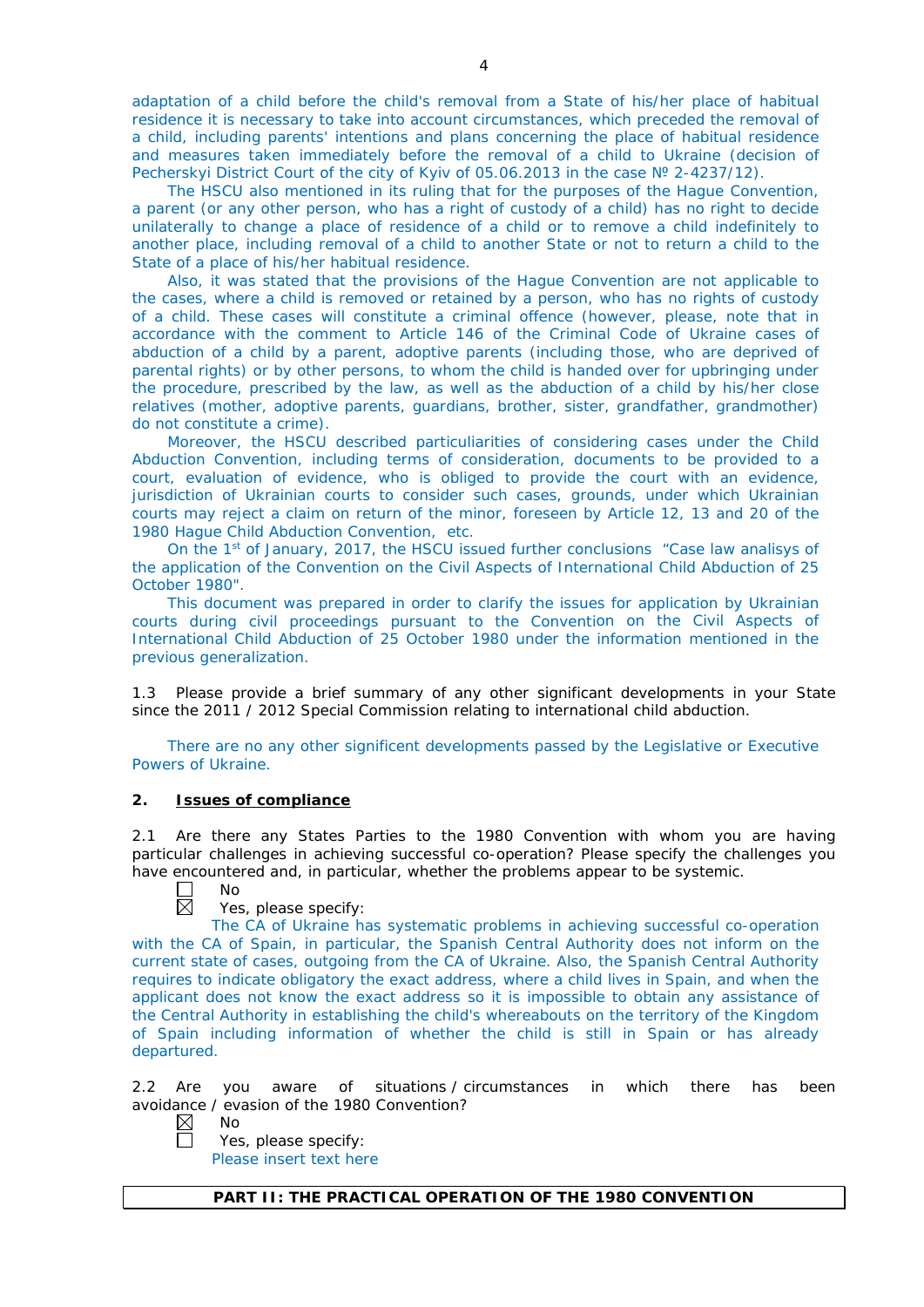## **3. The role and functions of Central Authorities designated under the 1980 Convention**<sup>4</sup>

### *In general*

3.1 Have any challenges arisen in practice in achieving effective communication or cooperation with other Central Authorities?

No  $\boxtimes$ 

Yes, please specify:

It is difficult to achieve effective communication and co-operation with the Central Authority of the Kingdom of Spain.

Also applications and supported documents, coming from Macedonia and Brazil, fail to meet the requirements of the legislation of Ukraine even when the CA of Ukraine requests from the Central Authorities of Macedonia and Brazil. Thus, we cannot iniciate the court proceedings.

3.2 Have any of the duties of Central Authorities, as set out in **Article 7** of the 1980 Convention, raised any particular problems in practice either in your State, or in States Parties with whom you have co-operated?

No

帀

Yes, please specify:

3.3 Has your Central Authority encountered any challenges with the application of any of the 1980 Convention provisions? If so, please specify.

 $\Box$ No

 $\overline{\boxtimes}$ Yes, please specify:

It is difficult to execute courts' return decisions because of many reasons:

1) the applicant do not come to Ukraine for enforcement procedures (the personal participation in the enforcement actions is obligatory under the Law of Ukraine "On enforcement proceedings");

2) the abducting parent hides together with a child and do not use any cards or other mean, which could help the National Police of Ukraine to establish the whereabouts of the abducting parent and a child within the territory of Ukraine;

3) long term of the consideration of the case by the national courts.

## *Legal aid and representation*

3.4 Do the measures your Central Authority takes to provide or facilitate the provision of legal aid, legal advice and representation in return proceedings under the 1980 Convention (**Art. 7(2)-(g)**) result in delays in proceedings either in your own State, or, where cases originate in your State, in any of the requested States you have dealt with? No

 $\Box$  $\overline{\boxtimes}$ 

-

Yes, please specify:

In return cases, outgoing from CA of Ukraine to the CA of the USA, the US advocates refused more than three times to handle return cases, what caused the considerable time delays.

In the access cases, outgoing from the CA of Ukraine to the CA of Israel, after the request for legal aid was sent to the CA of Israel, we were not receiving the reply for 6 months.

3.5 Are you aware of any other challenges in your State, or, where cases originate in your State, in any of the requested States you have dealt with, regarding the obtaining of legal aid, advice and / or representation for either left-behind parents or taking parents?<sup>5</sup>

<sup>4</sup> See also Section 5 below on "Ensuring the safe return of children" which involves the role and functions of Central Authorities.

<sup>&</sup>lt;sup>5</sup> See paras 1.1.4 to 1.1.6 of the "Conclusions and Recommendations of the Fifth Meeting of the Special Commission to review the operation of the *Hague Convention of 25 October 1980 on the Civil Aspects of International Child Abduction* and the practical implementation of the *Hague Convention of 19 October 1996 on Jurisdiction, Applicable Law, Recognition, Enforcement and Co-operation in Respect of Parental Responsibility*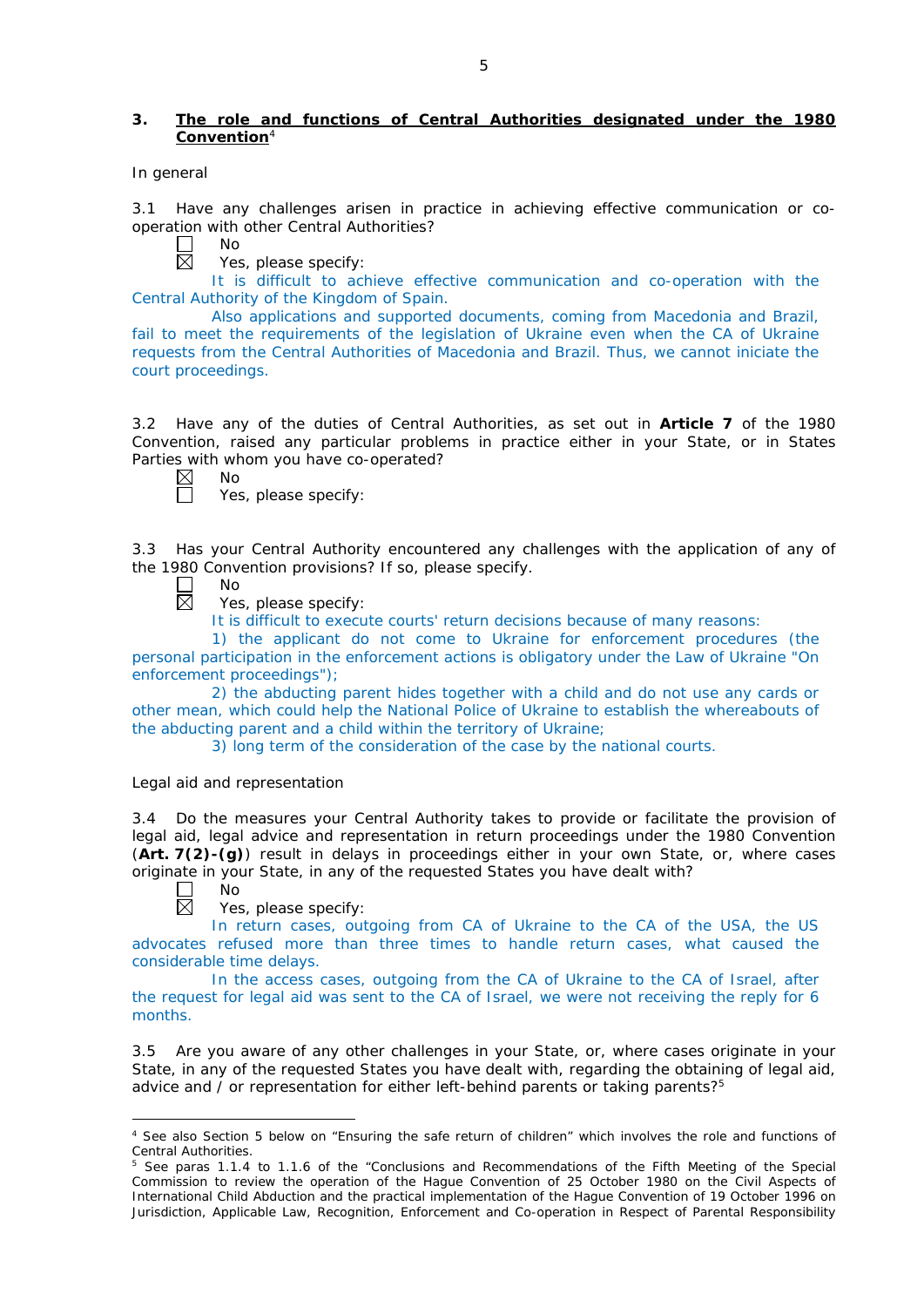

Yes, please specify:

The free legal aid is not foressen by the legislation of the Russian Federation and of the Republic of Kazahstan, so applicants must hire an advocate for their own costs.

Thus, if an applicant has no costs it is impossible to start return proceedings in a court in these countries.

## *Locating the child*

3.6 Has your Central Authority encountered any challenges with locating children in cases involving the 1980 Convention, either as a requesting or requested State?

 $\Box$  $\overline{\boxtimes}$  No

Yes, please specify the challenges encountered and what steps were taken or are considered to be taken to overcome these challenges:

The CA of Ukraine as a requesting Authority encountered challenges to locate a child in the Kingdom of Spain. The Interpol of Ukraine provided an information about the presumable child's whereabouts in Spain, but the Central Authority of the Kingdom of Spain replied that there is no such street in the mentioned city or province and required to provide an exact address of the child's location in Spain. The Spanish Central Authority did not inform the CA of Ukraine whether it took measures in order to locate the child and as a result it is impossible to start the return proceedings for two years.

The CA of Ukraine as a requested Authority encountered challenges to locate a child in Ukraine when a taken parent does not reside at the place of registration and is not registered at the place of his/her new location and does not use any cards or otherwise avoid tracing by the National Police of Ukraine. In such cases the CA of Ukraine requests the State Border Service of Ukraine to check whether the child is still in Ukraine, and asks the requesting Central Authority to provide the CA of Ukraine with a new information about the possible child's location in Ukraine, if any.

3.7 Has your Central Authority worked with any external agencies to discover the whereabouts of a child wrongfully removed to or retained within your State (*e.g.*, the police, Interpol, private location services)?

 $\Box$ No  $\overline{\boxtimes}$ 

Yes, please share any good practice on this matter:

The Interpole, the National Police of Ukraine, the State Border Service of Ukraine (to check whether a child entered or left the territory of Ukraine), the Ministry of Social Affairs of Ukraine (to check the data in the Register of the temporarily displaced persons from the temporarily occupied territories), the Ministry of Science and Education of Ukraine (to check in schools).

*Information exchange, training and networking of Central Authorities*

3.8 Has your Central Authority shared its expertise with another Central Authority or benefited from another Central Authority sharing its expertise with your Central Authority, in accordance with the Guide to Good Practice – Part I on Central Authority Practice?6

- No 反
	- Yes, please specify:

the Federal Republic of Germany, the Czech Republic, the United States of

### America

<u>.</u>

3.9 Has your Central Authority organised or participated in any other networking initiatives between Central Authorities such as regional meetings via conference call or videoconference?  $\boxtimes$ No

*and Measures for the Protection of Children* (30 October – 9 November 2006) (hereinafter referred to as the ["Conclusions and Recommendations of the 2006 Special Commission"](https://assets.hcch.net/upload/concl28sc5_e.pdf)) and paragraphs 32 to 34 of the [Conclusions and Recommendations of the Special Commissionto review the operation of the Hague Convention](https://assets.hcch.net/upload/wop/concl28sc6_e.pdf)  of *[19 October 1980 on Jurisdiction, Applicable law, Recognition, Enforcement and Co-operation in Respect of](https://assets.hcch.net/upload/wop/concl28sc6_e.pdf)  [Parental Responsibility and Measures for the Protection of Children](https://assets.hcch.net/upload/wop/concl28sc6_e.pdf)* (1-10 June 2011 and 25-31 January 2012) (hereinafter the "C&R of the 2011/2012 Special Commission") (available on the Hague Conference website at

<sup>&</sup>lt; www.hcch.net > under "Child Abduction Section" then "Special Commission meetings"). 6 Available on the Hague Conference website at < www.hcch.net > under "Child Abduction Section" then "Guides to Good Practice". See, in particular, Chapter 6.5 on twinning arrangements.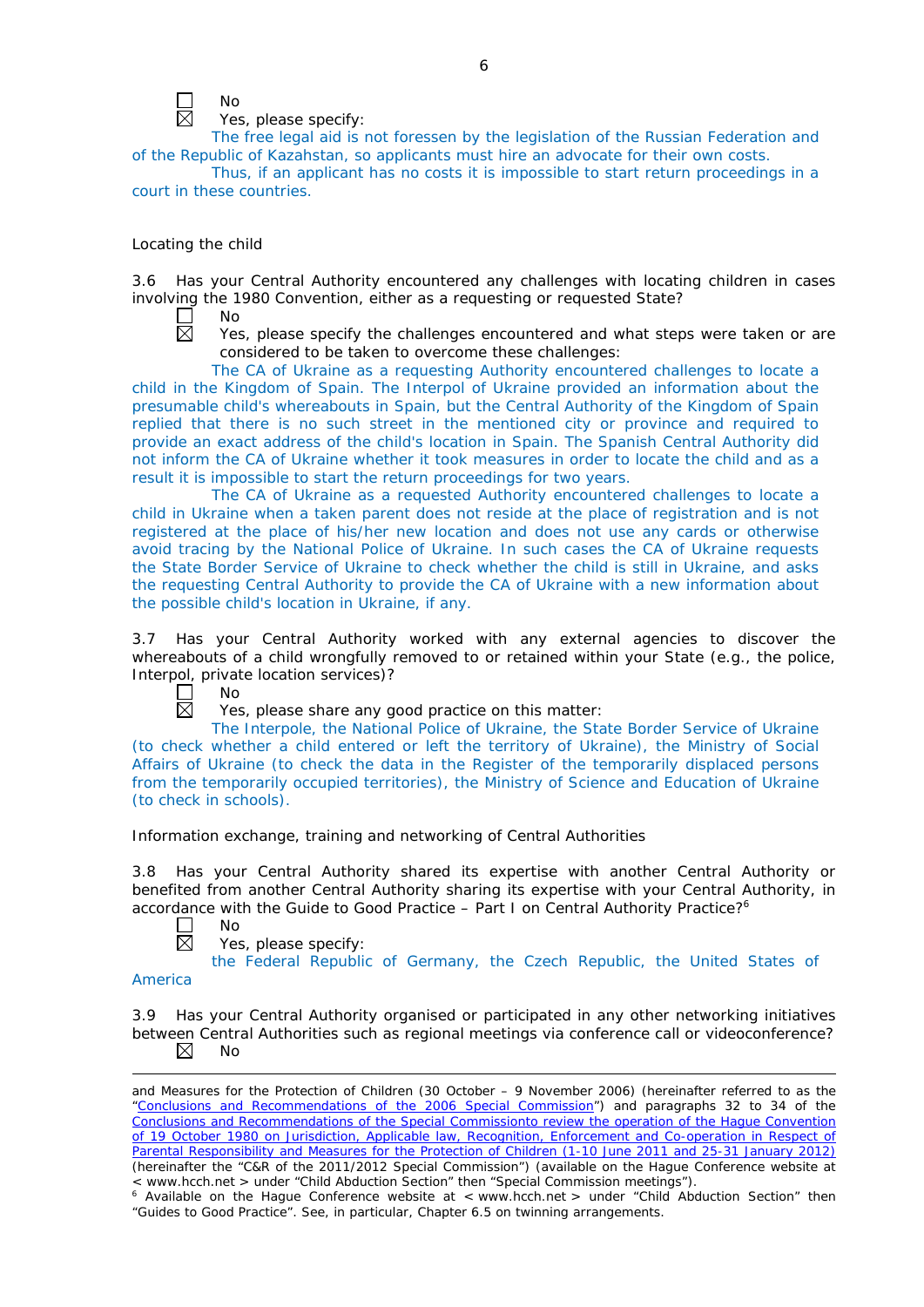

Conference on the Child Abduction Issues in the European Judicial Space, hosted by the Ministry of Justice of the Italian Republic and the European Commission within the Italian Presidency

## *Statistics*<sup>7</sup>

 $\Box$ 

3.10 If your Central Authority does not submit statistics through the web-based INCASTAT database, please explain why.

The last time the statistics was submitted for 2015 and it is expected also to submit the Ukrainian statistics for 2016 in the nearest time.

### *Prompt handling of cases*

3.11 Does your Central Authority have mechanisms in place to ensure the prompt handling of cases?

| ⋉ | No |
|---|----|

 $\Box$ 

Yes, please specify:

3.12 If your Central Authority is experiencing delays in handling cases please specify the main reasons for these delays:

Some of foreign Central Authorities do not use e-mail communication, so it's the main resons of delay of the communications, for instance in some cases there are no all necessary documents or their translations into the Ukrainian language, stitched and sealed by a translator (requirements for the court proceedings), or if an application and supporting documents are translated into the English language it takes quite time to translate the documents into the Ukrainian language.

### **4. Court proceedings&promptness**

4.1 Has your State limited the number of judicial or administrative authorities who can hear return applications under the 1980 Convention (*i.e.*, concentration of jurisdiction")?8

 $\boxtimes$ Yes  $\Box$ 

No, please indicate if such arrangements are being contemplated: Please insert text here

4.2 Does your State have mechanisms in place to handle return decisions within six weeks (*e.g.*, production of summary evidence, limitation of appeals, swift enforcement)?

 $\boxtimes$ No

 $\boxtimes$ 

-

Yes, please explain:

4.3 If your response to the previous question is No, does your State contemplate implementing mechanisms to meet the requirement of prompt return under the 1980 Convention (*e.g.*, procedures, bench-books, guidelines, protocols)?

- No, please explain:  $\Box$ 
	- Please insert text here
		- Yes, please explain:

The drafting is pending to amend the Civil Procedural Code, some other laws of Ukraine to improve application of the Hague Abduction Convention in Ukraine.

4.4 If your State is experiencing delays in handling return decisions please specify the main reasons for these delays:

In most cases defendants and private attorneys of applicants use torequest a court to

<sup>7</sup> See paras 1.1.16 to 1.1.21 of the Conclusions and Recommendations of the 2006 Special Commission(*supra.*  note 5).

<sup>8</sup> See, *The [Judges' Newsletter](https://www.hcch.net/en/instruments/conventions/publications2/judges-newsletter)* on International Child Protection – Vol. XX / [Summer-Autumn 2013](https://assets.hcch.net/upload/newsletter/nl2013tome20en.pdf) the special focus of which was "Concentration of jurisdiction under the*Hague Convention of 25 October 1980 on the civil aspects of International Child Abduction* and other international child protection instruments".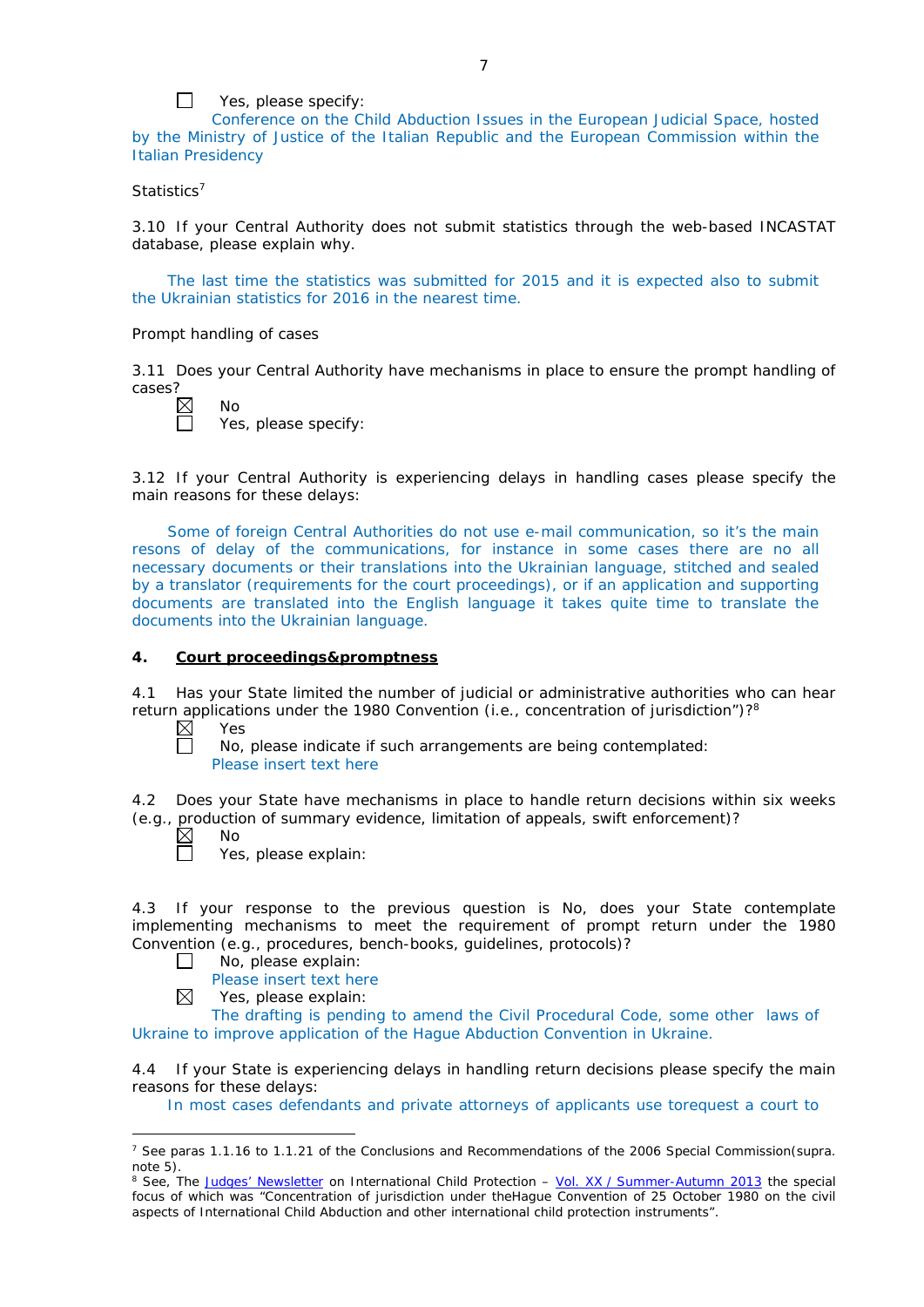obtain and consider evidence and facts, which are not related to the provisions of the 1980 Hague Child Abduction Convention.

in this regard the consideration of a case is postponed for 2-3 months every time.

4.5 Do your courts regularly order immediate protective measures when initiating the return procedure, so as to prevent a new removal and minimize the harm to the child (*e.g.*, prohibit removal of the child from the jurisdiction, retain documentation, grant provisional access rights to the left-behind parent)?

 $\boxtimes$ No, please explain:

A court usually orders immediate protective measures under an additional petition of the CA of Ukraine to order immediate protective measures and only in case of an applicant asks for the protective measures.

 $\Box$ Yes, please explain:

4.6 Do your courts make use of direct judicial communications to ensure prompt proceedings?

 $\perp$ Yes 岗

No, please explain:

There is no Network Judges in Ukraine yet.

4.7 If your State has not designated a sitting judge to the International Hague Network of Judges does your State intend to do so in the near future?

 $\boxtimes$ Yes  $\Box$ No, please explain: Please insert text here

4.8 Please comment upon any cases (whether your State was the requesting or requested State), in which the judge (or decision-maker) has, before determining an application for return, communicated with a judge or other authority in the requesting State regarding the issue of the child's safe return. What was the specific purpose of the communication? What was the outcome?

There is no such experience in Ukraine.

### **5. Ensuring the safe return of children**<sup>9</sup>

*Methods for ensuring the safe return of children*<sup>10</sup>

5.1 What measures has your Central Authority taken to ensure that the recommendations of the 2006 and 2011 / 2012 Special Commission meetings<sup>11</sup> regarding the safe return of children are implemented?

There were no any amendments to the legislation of Ukraine concerning the safe return of children to a requesting State.

According to the standing practice and in order to secure the best interests of a child, almost in all cases children are usually returned to a place of their habitual residence with a taken parent or a left-behind parent.

5.2 In particular, in a case where the safety of a child is in issue and where a return order has been made in your State, how does your Central Authority ensure that the appropriate child protection bodies in the *requesting* State are alerted so that they may act to protect the welfare of a child upon return (until the appropriate court in the requesting State has been effectively seised)?

The CA of Ukraine did not meet such cases. However, if we have such case we will ask a requesting CA to ensure that the child is going well.

-

<sup>9</sup> See **Art. 7(2)** *h)*of the 1980 Convention.

<sup>&</sup>lt;sup>10</sup> Where relevant, please make reference to the use of undertakings, mirror orders and safe harbour orders and other such measures in your State.

<sup>11</sup>See the [Conclusions and Recommendations](https://assets.hcch.net/upload/concl28sc5_e.pdf) of the Special Commission of 2006 (*supra.* note 5) at paras 1.1.12 and 1.8.1 to 1.8.2 and 1.8.4 to 1.8.5 and the Appendix to the Conclusions and Recommendations and the [Conclusions and Recommendations of the 2011](https://assets.hcch.net/upload/wop/concl28sc6_e.pdf) / 2012 Special Commission (*supra.* note 5).at paras 39-43.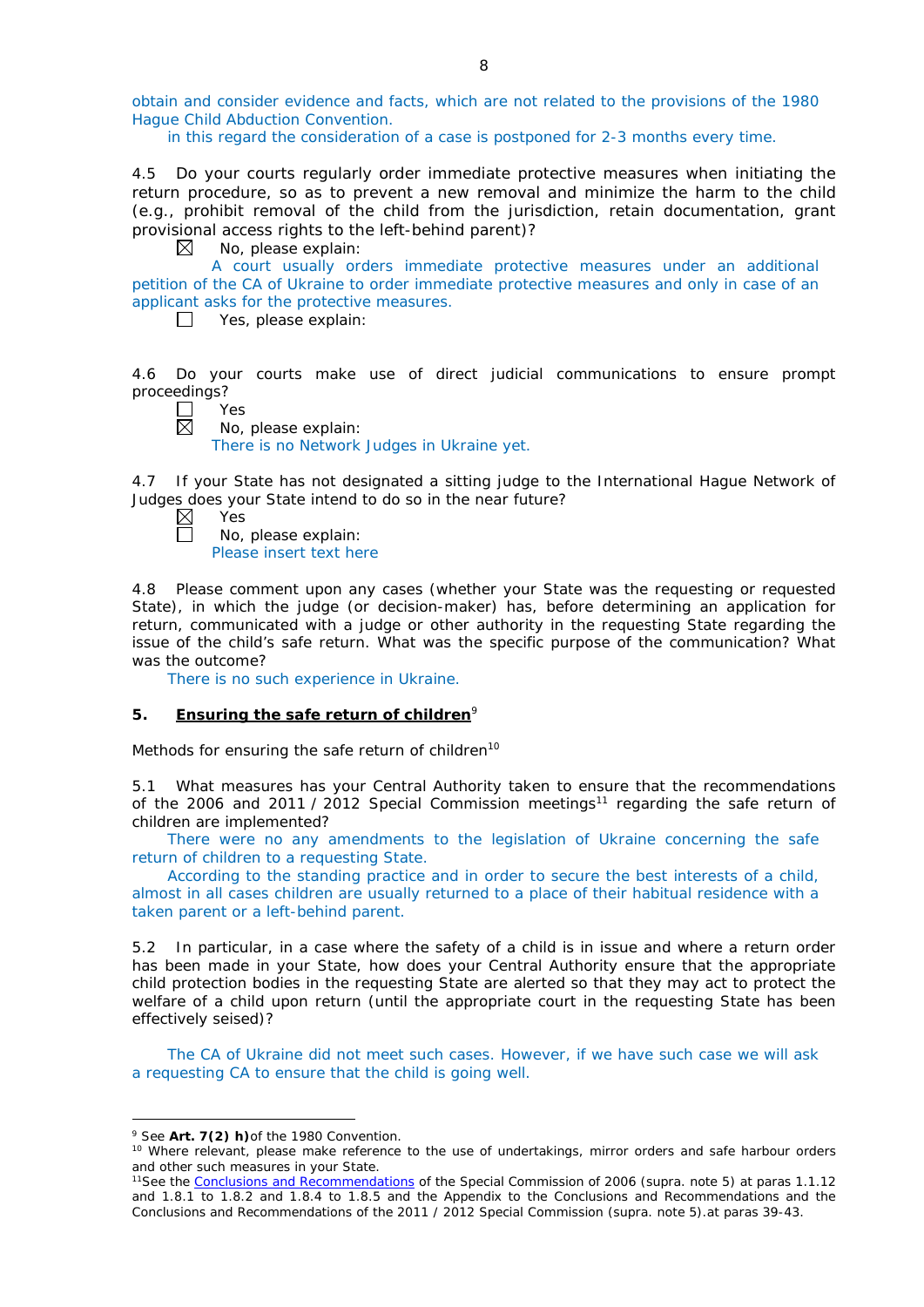5.3 Where there are concerns in the requested State regarding possible risks for a child following a return, what conditions or requirements can the relevant authority in your State put in place to minimise or eliminate those concerns?

Depending on the nature of a concern CA of Ukraine may involve a Service on Children Issues or other competent authorities to take necessary measures or iniciate investigations.

#### *Use of the 1996 Convention to ensure a safe return*

5.4 If your State is not Party to the 1996 Convention, is consideration being given to the possible advantages of the 1996 Convention in providing a jurisdictional basis for urgent protective measures associated with return orders (**Arts 7 and 11**), in providing for their recognition by operation of law (**Art. 23**), and in communicating information relevant to the protection of the child (**Art. 34**)?

 $\Box$ No

П

Yes, please explain: Please insert text here

### *Protection of primary carer*

5.5 Are you aware of cases in your State where a primary carer taking parent, for reasons of personal security (*e.g.*, domestic or family violence, intimidation, harassment, etc.) or others, has refused or has not been in a position to return with the child to the requesting State? How are such cases dealt with in your State? Please explain and provide case examples where possible.

In such cases the CA of Ukraine submits a claim to a court and an abducting person must provide a court with evidence of any kind of violence and harm and the competent court, investigating all evidence, will deliver a decision in a case.

5.6 In particular, would your authorities consider putting in place measures to protect the primary carer upon return in the requesting State as a mean to secure the safe return of the child? Please explain and provide case examples where possible.

In case if a court established some kind of violance or harm the court more likely will not deliver a return decision, bearing in mind Article 13 (b) of the 1980 Hague Child Abduction Convention.

Apart from this, the legislation of Ukraine does not provide for provision, which would allow to protect a taken parent and a child and to ensure their safe return to a requesting State.

### *Post-return information*

5.7 In cases where measures are put in place in your State to ensure the safety of a child upon return, does your State (through the Central Authority, or otherwise) attempt to monitor the effectiveness of those measures upon the child's return? Would you support a recommendation that States Parties should co-operate to provide each other with follow-up information on such matters, insofar as is possible?

The CA of Ukraine would support a recommendation that States Parties should cooperate to provide each other with follow-up information on such matters.

5.8 If your State is not Party to the 1996 Convention, is consideration being given to the possible advantages of the 1996 Convention in providing a jurisdictional basis for requesting a report on the situation of the child upon return to the State of habitual residence (**Art. 32- (a)**)?

| Nο   |
|------|
| Yes  |
| Dloa |

Yes, please explain: Please insert text here

# **6. Voluntary agreements and mediation**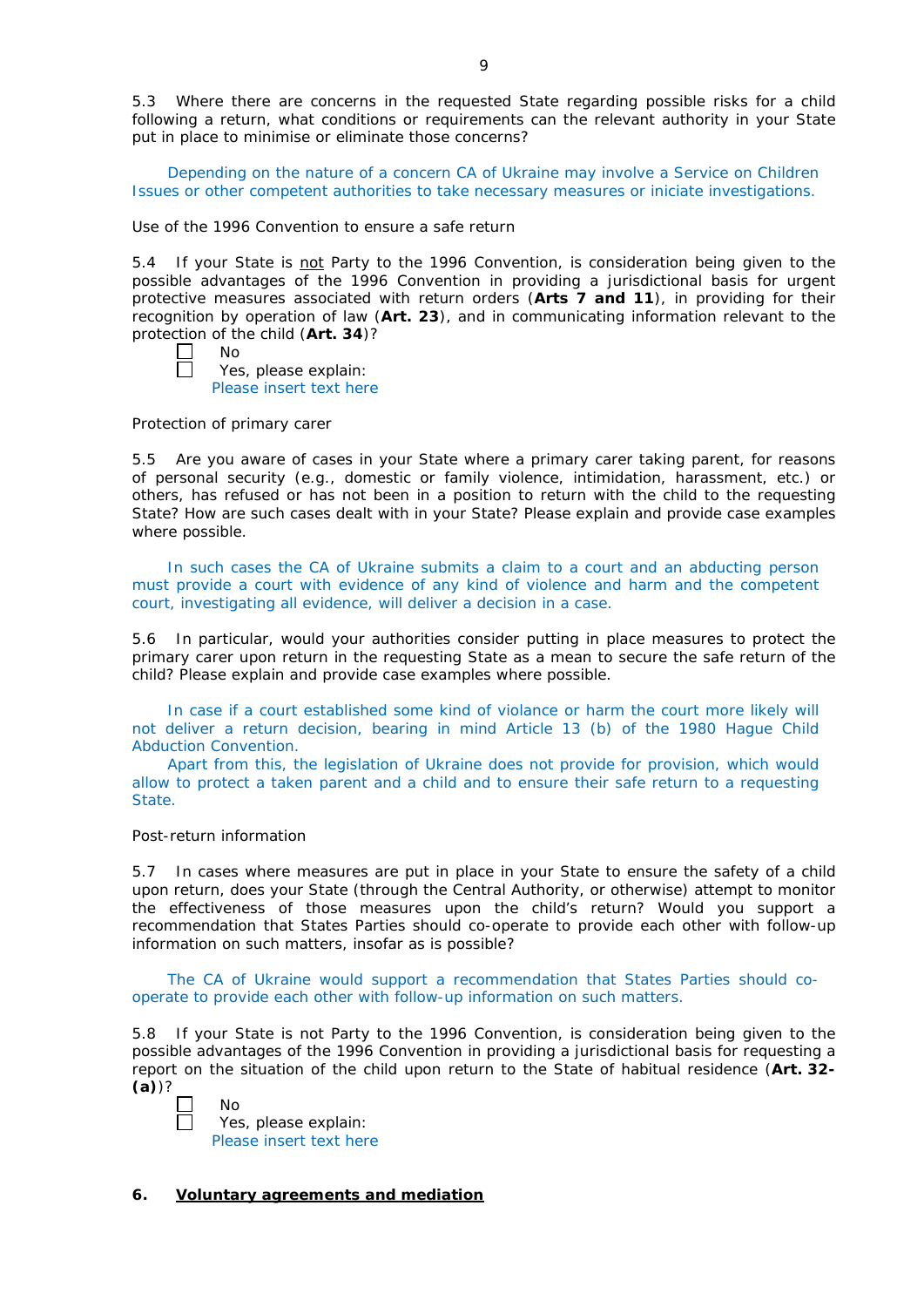6.1 How does your Central Authority (either directly or through any intermediary) take, or is it considering taking, appropriate steps under **Article 7-(c)** to secure the voluntary return of the child or to bring about an amicable resolution of the issues? Please explain:

The representatives of local Territorial Departments of Justice contact an abducting parent, explains provisions of the 1980 Hague Child Abduction, proposes to return voluntarily a child to a State of his/her habitual residence or to acheive with a left-behind parent an amicable agreement.

6.2 In what ways have you used the "Guide to Good Practice on Mediation"12 for the purpose of implementing the 1980 Convention in your State? Please explain:

There is a draft Law of Ukraine "On mediation".

The Guide to Good Practice on Mediation is supposed to be used in preparing the minimal standards of qualification requirements for mediators i the Hague Convention cases.

6.3 Has your State considered or is it in the process of considering the establishment of a Central Contact Point for international family mediation to facilitate access to information on available mediation services and related issues for cross-border family disputes involving children, or has this task been entrusted to the Central Authority?<sup>13</sup>

 $\boxtimes$ No, please explain:

Nowadays we do not consider the possibility to build up a Central Contact Point, but the CA of Ukraine together with mediators intend to create a Register of Mediators available for cross-border family conflicts resolution, where a child is involved.  $\Box$ 

Yes, please explain:

Please insert text here

# **7. Preventive measures**

7.1 Has your State taken steps to advance the development of a travel form under the auspices of the International Civil Aviation Organisation?<sup>14</sup>

 $\Box$ No

Yes, please describe: No information

7.2 Regardless of whether the International Civil Aviation Organisation adds the development of a travel form to its work programme, would your State support the development of a non-mandatory model travel form under the auspices of the Hague Conference?

 $\boxtimes$ Yes

<u>.</u>

No, please explain:

Please insert text here

# **8. The Guide to Good Practice under the 1980 Convention**

8.1 In what ways have you used the Parts of the Guide to Good Practice<sup>15</sup> to assist in implementing for the first time, or improving the practical operation of, the 1980 Convention in your State?

a. Part I on Central Authority Practice. Please explain:

The CA of Ukraine used this Guide during implementation for the first time in 2006 and uses now in order to improve the internal procedure of the practical operation of the 1980 Hague Child Abduction Convention.

<sup>&</sup>lt;sup>12</sup> Available on the Hague Conference website at < www.hcch.net > under "Child Abduction Section" then "Guides to Good Practice".

<sup>&</sup>lt;sup>13</sup>As it has been encouraged in the Guide to Good Practice on Mediation, Chapter 4, on "Access to Mediation". par. 114-117.See also [Conclusions and Recommendations of the 2011](https://assets.hcch.net/upload/wop/concl28sc6_e.pdf) / 2012 Special Commission (*supra.*note 5) at par. 61.

<sup>14</sup> See the [Conclusions and Recommendations of the 2011](https://assets.hcch.net/upload/wop/concl28sc6_e.pdf) / 2012 Special Commission(*supra.*note 5) at par. 92. <sup>15</sup> All Parts of the Guide to Good Practice under the 1980 Convention are available on the Hague Conferencewebsite at< www.hcch.net > under "Child Abduction Section" then "Guides to Good Practice".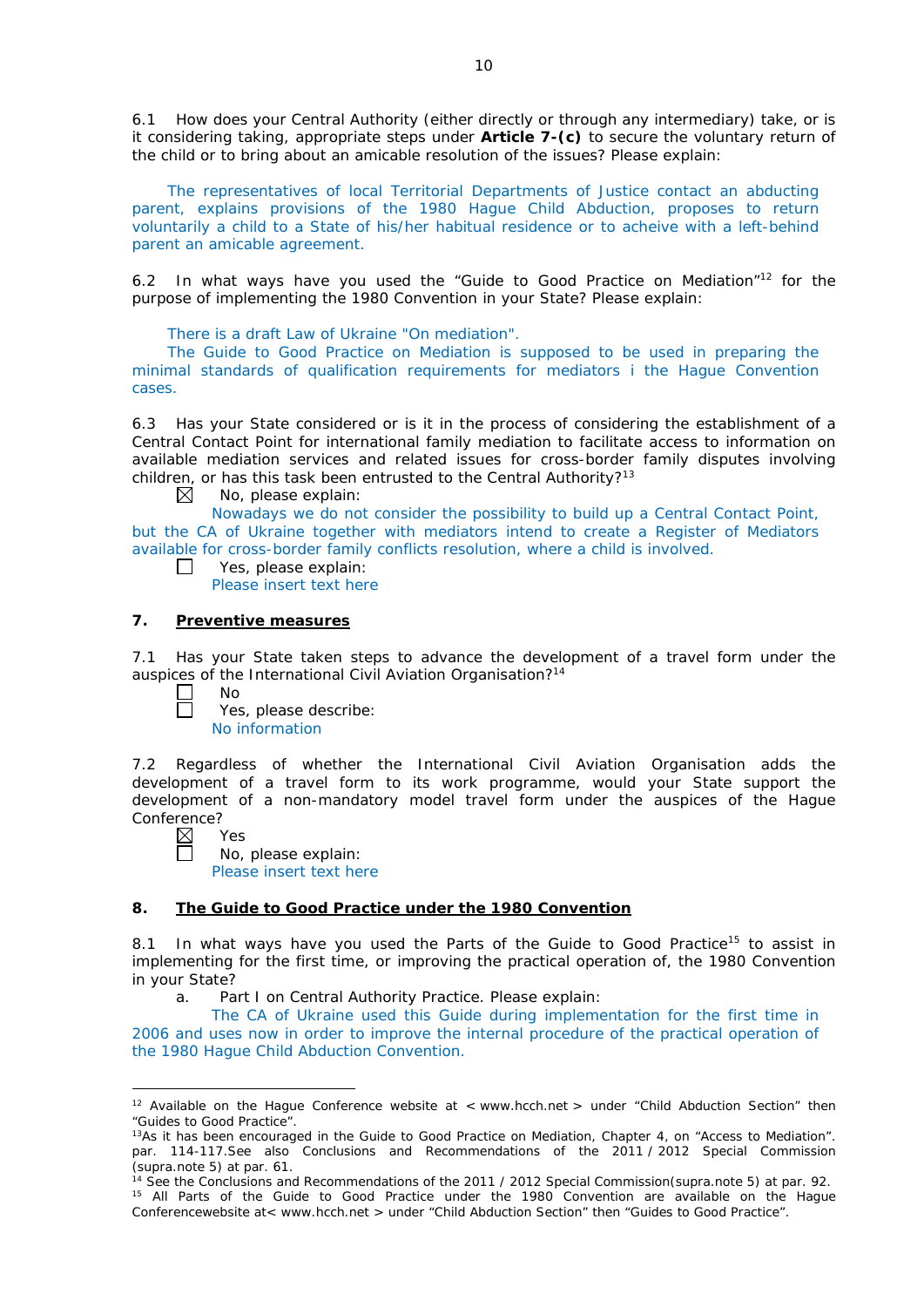## b. Part II on Implementing Measures. Please explain:

The CA of Ukraine used the Guide while preparing the documents for implementation of the Hague Child Abduction Convention after accession to it in 2006.

c. Part III on Preventive Measures. Please explain:

The preventive measures pursuant to the Part III of the Guide are not implemented in Ukraine. However the Guide was used in drafting a law to amend the Civil Procedural Code (not finalised yet).

d. Part IV on Enforcement. Please explain: Not yet.

8.2 How have you ensured that the relevant authorities in your State have been made aware of, and have had access to, the Guide to Good Practice?

All relevant authorities have access to the Guide on the web-site of the Hague Conference, Child Abduction Section: HCCH publications.

8.3 Do you have any other comments about any Part of the Guide to Good Practice?

No comments

# **9. Publicity and debate concerning the 1980 Convention**

9.1 Has the 1980 Convention given rise to (a) any publicity (positive or negative) in your State, or (b) any debate or discussion in your national parliament or its equivalent?

No  $\Box$  $\overline{\boxtimes}$ 

Yes, please indicate the outcome of this debate or discussion, if any:

There are no discussions or disputes in the Ukrainian Parliament concerning the 1980 Hague Convention, but some parliamentaries in case of receiving statements of applicants practice to sent to the CA of Ukraine the requests for information or reaction.

Sometimes, the abduction cases are interested for Ukrainian journalists who make stories for the news show, or the issue may be arised in come talk shows on TV.

9.2 By what methods does your State disseminate information to the public about the 1980 Convention?

TV and radio comments, articles in the print press, web-site of the Ministry of Justice of Ukraine.

## **PART IV: TRANSFRONTIER ACCESS / CONTACT AND INTERNATIONAL FAMILY RELOCATION**

## **10. Transfrontier access / contact**<sup>16</sup>

10.1 Since the 2011 / 2012 Special Commission, have there been any significant developments in your State regarding Central Authority practices, legislation, procedural rules or case law applicable in cases of transfrontier contact / access?<br>  $\boxtimes$  No<br>
Yes, please explain:

No

-

Yes, please explain: Please insert text here

10.2 Please indicate any important developments in your State, since the 2011 / 2012 Special Commission, in the interpretation of **Article 21** of the 1980 Convention.

Since 2011/2012 the important development has not been made in our State yet.

<sup>&</sup>lt;sup>16</sup> See the [Conclusions and Recommendations](https://assets.hcch.net/upload/concl28sc5_e.pdf) of the 2006 Special Commission (*supra*.note 5)at paras 1.7.1 to 1.7.3.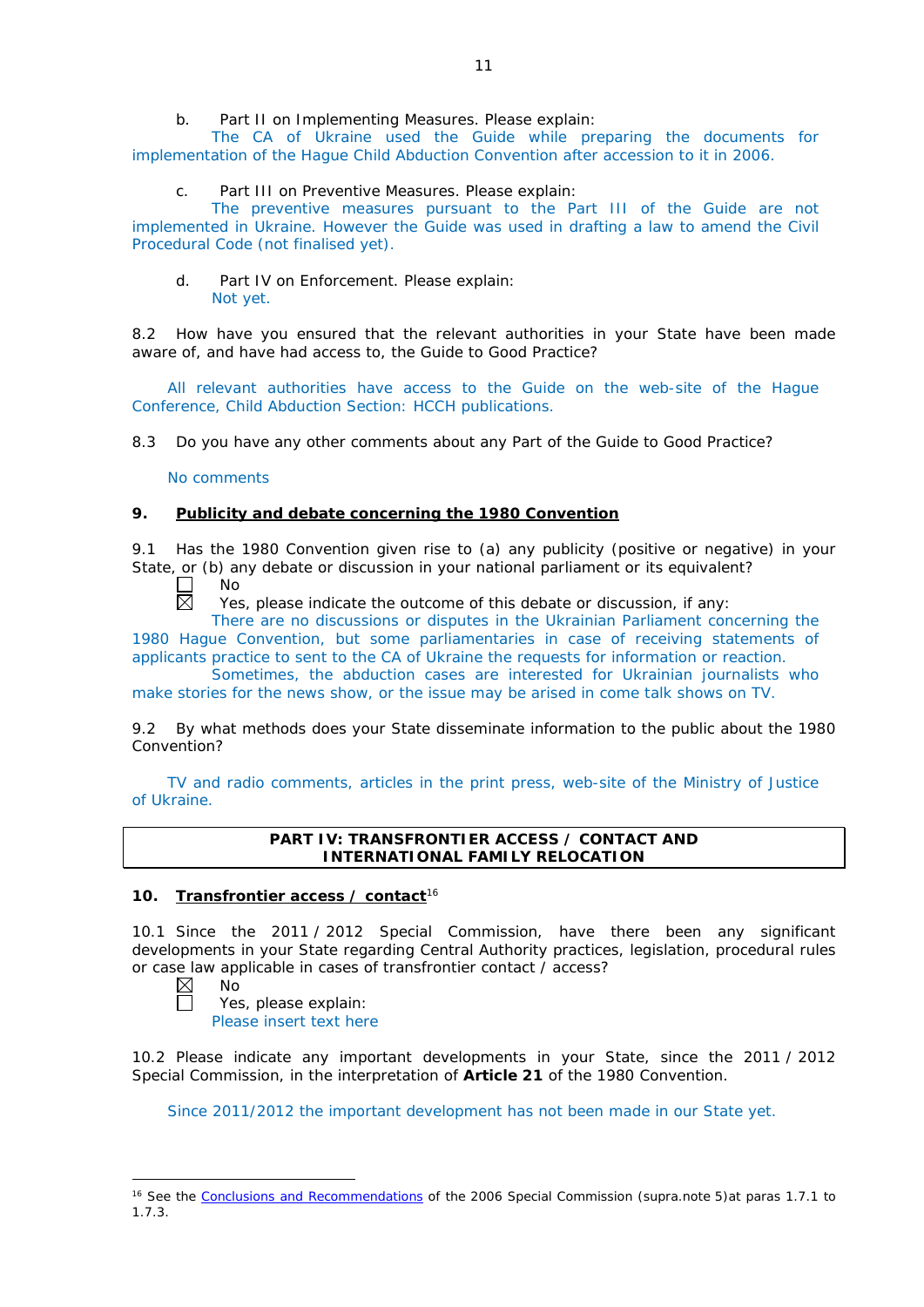- a. the granting or maintaining of access rights; No
- b. the effective exercise of rights of access; and  $N<sub>0</sub>$
- c. the restriction or termination of access rights. No

Please provide case examples where possible. Please insert text here

10.4 In what ways have you used the "General Principles and Guide to Good Practice on Transfrontier Contact Concerning Children"17 to assist in transfrontier contact / access cases in your State? Can you suggest any further principles of good practice?

The General Principles and Guide were used during implementation of the Hague Child Abduction Convention after accession to it.

## **11. International family relocation**<sup>18</sup>

11.1 Since the 2011 / 2012 Special Commission, have there been any significant developments in your State regarding the legislation, procedural rules or case law applicable to international family relocation? Where possible, please explain these developments in the legislation, procedural rules or case law:

No developments

## **PART V: NON-CONVENTION CASES AND NON-CONVENTION STATES**

## **12. Non-Convention cases and non-Convention States**

12.1 Are there any States that you would particularly like to see become a State Party to the 1980 Convention? If so, what steps would you suggest could be taken to promote the Convention and encourage ratification of, or accession to, the Convention in those States? Please explain:

China, Yemen, Saudi Arabia, Algeria, Egypt, Azerbaijan, United Arab Emirates, Libya

12.2 Are there any States which are not Parties to the 1980 Convention or not Members of the Hague Conference that you would like to see invited to the Special Commission meeting in 2017?

China, Yemen, Saudi Arabia, Algeria, Egypt, Azerbaijan, United Arab Emirates, Libya

*The "Malta Process"*<sup>19</sup>

<u>.</u>

<sup>&</sup>lt;sup>17</sup> Available on the Hague Conference website at < www.hcch.net > under "Child Abduction Section" then "Guides to Good Practice".

<sup>&</sup>lt;sup>18</sup> See the Conclusions and Recommendations of the 2006 Special Commission meeting at paras 1.7.4 to 1.7.5: *"*1.7.4 The Special Commission concludes that parents, before they move with their children from one country to another, should be encouraged not to take unilateral action by unlawfully removing a child but to make appropriate arrangements for access and contact preferably by agreement, particularly where one parent intends to remain behind after the move.

<sup>1.7.5</sup> The Special Commission encourages all attempts to seek to resolve differences among the legal systems so as to arrive as far as possible at a common approach and common standards as regards relocation."

<sup>&</sup>lt;sup>19</sup> The "Malta Process" is a dialogue between certain States Parties to the 1980 and 1996 Conventions and certain States which are not Parties to either Convention, with a view to securing better protection for crossborder rights of contact of parents and their children and addressing the problems posed by international abduction between the States concerned. For further information see the Hague Conference website at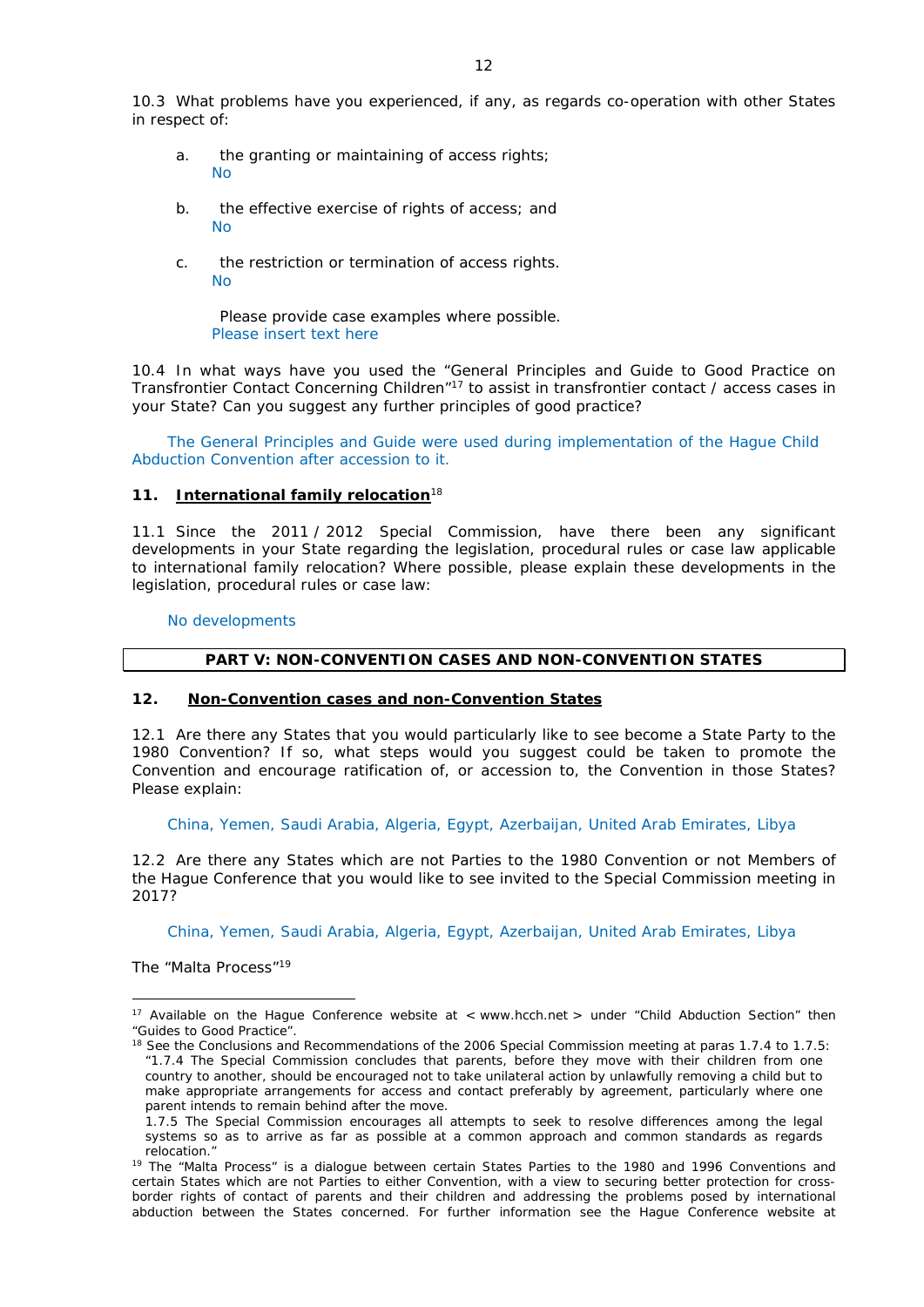- 12.2 In relation to the "Malta Process":
	- a. Do you have any comment to make on the "Principles for the Establishment of Mediation Structures in the context of the Malta Process" and the accompanying Explanatory Memorandum?20 No comments

b. Have any steps been taken towards the implementation of the Malta Principles in your State and the designation of a Central Contact Point, in order to better address cross-border family disputes over children involving States that are not a Party to the 1980 and 1996 Hague Conventions?<br>
M No

No  $\Box$ Yes, please explain: Please insert text here

c. What is your view as to the future of the "Malta Process"? Please insert text here

### **PART VI: TRAINING AND EDUCATION AND THE TOOLS, SERVICES AND SUPPORT PROVIDED BY THE PERMANENT BUREAU**

## **13. Training and education**

13.1 Can you give details of any training sessions / conferences organised in your State to support the effective functioning of the 1980 Convention, and the influence that such sessions / conferences have had?

After the accession of Ukraine to the 1980 Hague Convention the CA of Ukraine cooperated with the German Fundation for International Legal Co-operation with the support of the Permanent Bureau of the Hague Conference and a set of seminar for judges and other related officials were held to explaine the particuliarities of the Hague cases.

As a result, the judicial practice became noticeably better and the level of understanding of the aims of the 1980 Hague Convention rose.

### **14. The tools, services and support provided by the Permanent Bureau**

## *In general*

-

14.1 Please comment or state your reflections on the specific tools, services and support provided by the Permanent Bureau to assist with the practical operation of the 1980 and 1996 Conventions, including:

- a. The Country Profile available under the Child Abduction Section.
	- It is very helpful and we regularly consult this page.
- b. INCADAT (the international child abduction database, available at < www.incadat.com >).

The CA of Ukraine refers sometimes to this information.

We note that the information is well structured, and if there is a necessity to get to know the judicial practice of foreign States concerning particular issues.

c. *The Judges' Newsletter* on International Child Protection - the publication of the Hague Conference on Private International Law which is available online for free;<sup>21</sup>

<sup>&</sup>lt; www.hcch.net > under "Child Abduction Section" then "Judicial Seminars on the International Protection of Children".

<sup>20</sup> The Principles and Explanatory Memorandum were circulated to all HagueConferenceMemberStates and all States participating in the Malta Process in November 2010. They are available on the Hague Conference website at < www.hcch.net > under "Child Abduction Section" then "Judicial Seminars on the International Protection of Children".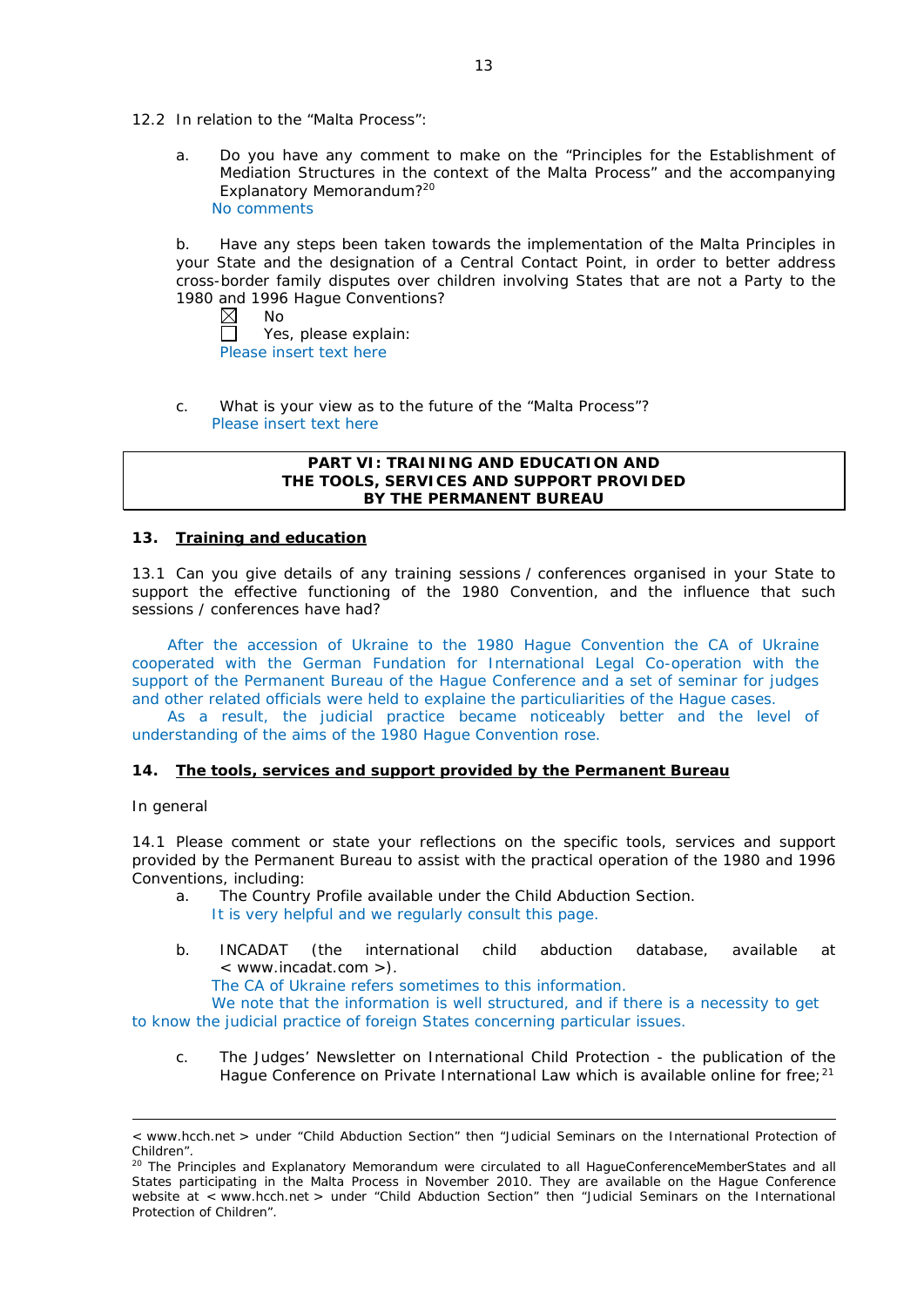No information whether Ukrainian courts consults with the Newsletters.

- d. The specialised "Child Abduction Section" of the Hague Conference website  $(<$  www.hcch.net >); The CA of Ukraine consult this information often.
- e. INCASTAT (the database for the electronic collection and analysis of statistics on the 1980 Convention):  $22$ 
	- We only submit the information, but do not use.

Please, note, that this year we have a problem with submitting correct the information, because thereis not a full list of States, in relations between Ukraine and which the 1980 Hague Child Abduction Convention is applied, as the Kazahstan is absent.

f. Providing technical assistance and training to States Parties regarding the practical operation of the 1980 and 1996 Conventions.23 Such technical assistance and training may involve persons visiting the Permanent Bureau or, alternatively, may involve the Permanent Bureau organising, or providing assistance with organising, national and international judicial and other seminars and conferences concerning the Convention(s) and participating in such conferences;

The CA of Ukraine thankful to the HCCH for participation in events, arranged by Ukraine for the Ukrainian judges and other related officials.

- g. Encouraging wider ratification of, or accession to, the Convention(s), including educating those unfamiliar with the Convention(s);  $24$
- h. Supporting communications between Central Authorities, including maintaining their contact details updated on the HCCH website; Updated information about contact details if updated is very important for

# prompt cooperation between Central Authorities.

i. Supporting communications among Hague Network Judges and between Hague Network Judges and Central Authorities, including maintaining a confidential database of up-to-date contact details of Hague Network Judges There is no such Judges in Ukraine yet.

### *Other*

<u>.</u>

14.2 What other measures or mechanisms would you recommend:

a. To improve the monitoring of the operation of the Conventions;

It would be very useful to have in the Child Abduction Section an information available on procedure for obtaining a free legal aid in the State Parties, as well as discription of internal procedures of handling of incoming cases.

- b. To assist States in meeting their Convention obligations; and
- c. To evaluate whether serious violations of Convention obligations have occurred?

## **PART VII: PRIORITIES AND RECOMMENDATIONS FOR THE SPECIAL COMMISSION AND ANY OTHER MATTERS**

<sup>&</sup>lt;sup>21</sup> Available on the Hague Conference websiteat < www.hcch.net > under "Child Abduction Section" and "Judges' Newsletter on International Child Protection". For some volumes of *The Judges' Newsletter*, it is possible to download individual articles as required. 22Further information is available via the Hague Conference website at < www.hcch.net >under "Child

Abduction Section"then "INCASTAT".

Such technical assistance may be provided to judges, Central Authority personnel and / or other professionals involved with the practical operation of the Convention(s).

<sup>&</sup>lt;sup>24</sup>Which again may involve State delegates and others visiting the Permanent Bureau or, alternatively, may involve the Permanent Bureau organising, or providing assistance with organising, national and international judicial and other seminars and conferences concerning the Convention(s) and participating in such conferences.